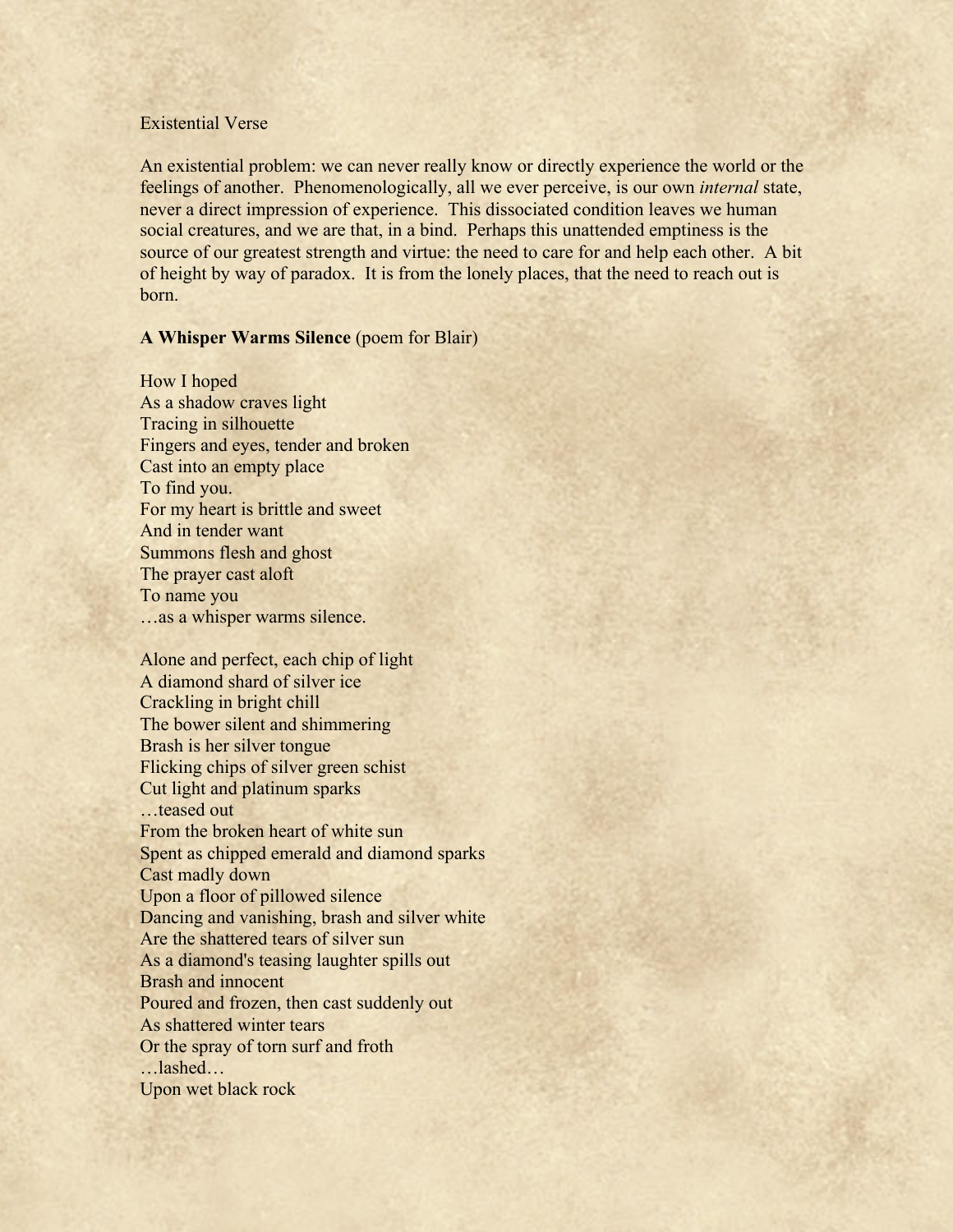As an offering to the sun. It is this which I must share …and I am alone.

The arch of frigid blue Broad and empty is her pure heart Holding all beneath in an ice blue palm Frigid and perfect is her empty heart Holding and cooling all brittle things Now frozen and silent As cracked glass and ice are a womb …most pure As cold does enfold and covet The deepest heart of silver light Spilled out As fresh chips of diamond Scattered, unthinking and bright Before a careless noon. Ah… How sweet is the music Of her shimmering chill heart Trembling, as new melody wavers Once broken open in frozen sun. Ah! …for I am alone …and it is this, which I must share. The black palm of deepest night Silently warms under the promise Of first light yet unfound As hope does fill an empty place, before truth …and hold us. As dreams spill into the darkest arid corners Until the day calls us awake …to dream her. As winter light hollows the eye in cruel chill And lets us dream again …of warmth. As dawn does tease the day awake And soon finds herself weary from spending …to gladly retire. As empty things most pure and chill Wish for golden noon, so they may be squandered …and sweetly lost. As hunger finds reason…at last To know purpose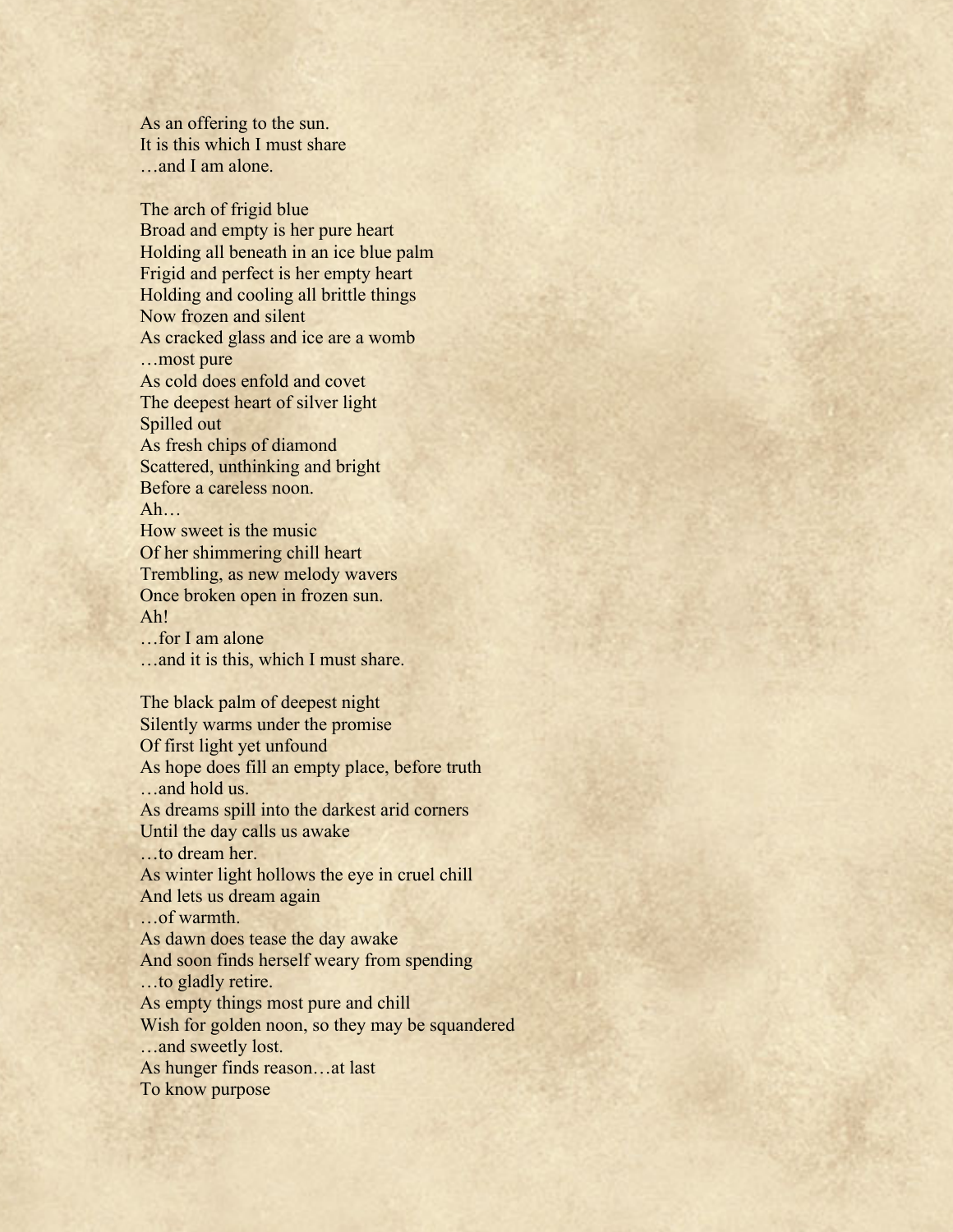…and be filled. So do I cast my eye into this world More perfect and silent than the heart of light And hope …to share. This is why …I have dreamt you.

How I hoped As a shadow craves light Tracing in silhouette Fingers and eyes, tender and broken Cast into an empty place To find you. For my heart is brittle and sweet And in tender want Summons flesh and ghost The prayer cast aloft To name you …as a whisper warms silence.

## **Eternity's Mirror** (poem for Lea)

In this world there are sights Which are eternal Before them…we are all shattered It is here…that we become lucky Broken children, unnamed and naked Shattered to brightness ...are we Who must speak

Now chosen and shining ––*but Eternity's mirror.*

The eye is struck Ne'er closed again The sight stitched fast The wound rent tight All the world Turns round a spit By firelight's scent The sound and scene He tears the heart And hurts the world Cut and bled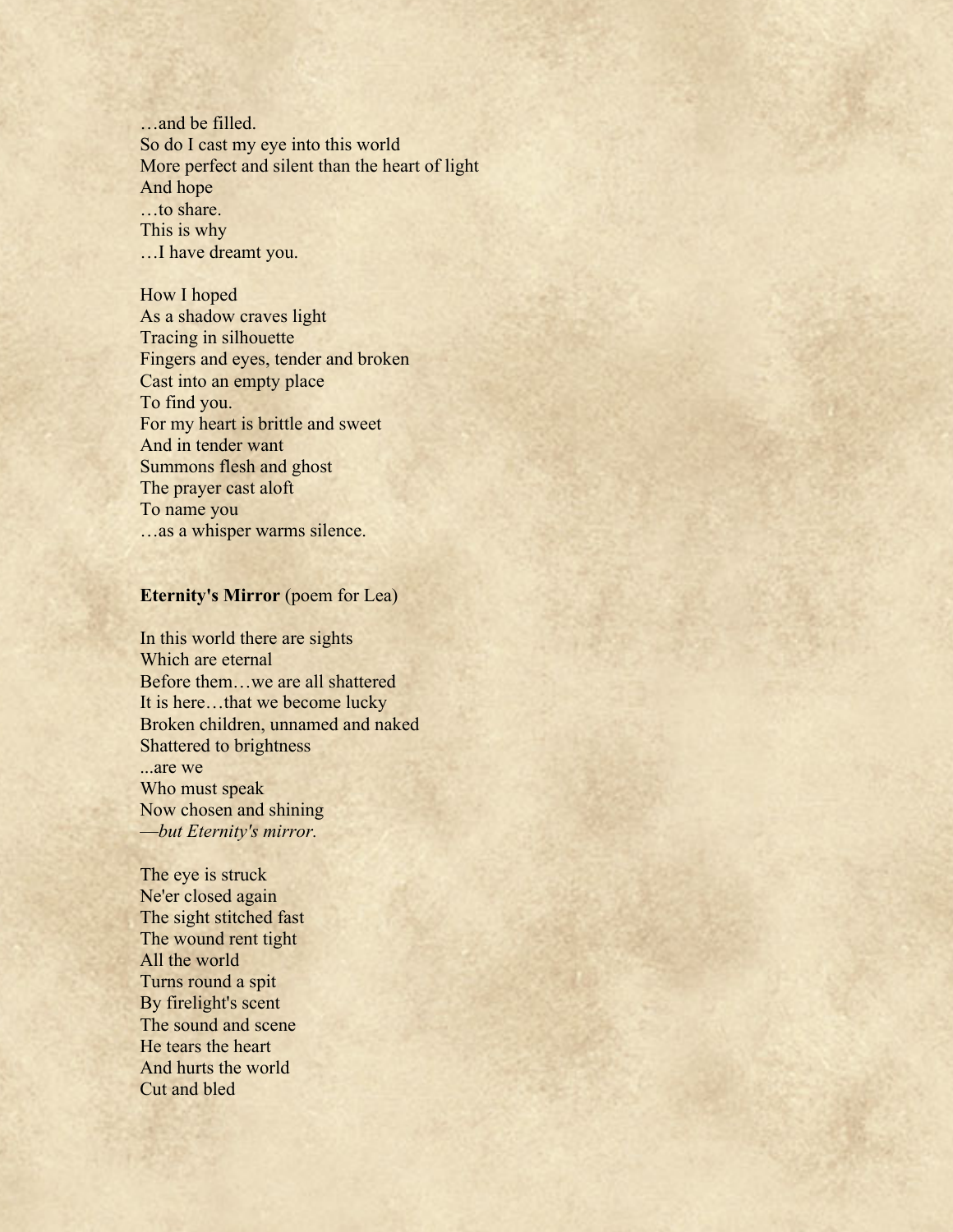Choked down dry in bitter tears The day ne'er wide nor open The night ne'er short nor brief The world but choked and tangled In clots of bitter fact Never to forget Lost blessing set against Knowledge that has rent Ragged, torn and salted Spat out and rudely chewed A child's soul to hold Sight's eternal wound.

Here, I have sweetly knitted Of sky and bower swept Up into the chill Of ice and blue forgetting I catch your tears in falling Silver drops of pain Each so double precious Before my trembling eye Fills my hollow heart Warms the empty place. For you are but my sister And I but brother cut Beneath a lash but cruel In tender sight at last Pain never forgotten But heard, and lain to rest.

Never lost is sound Once crumpled, stained and cut Never lost is pain Once burst within the heart Never to forget Always but to know Rattled, raw and broken Quiet never more. Peace is only found Once the eye is cut clean back Never to forget, rubbed raw but red in black Now we find the answer As trembling tears spilt out Leave tender ears and eyes To fill the hollow fact.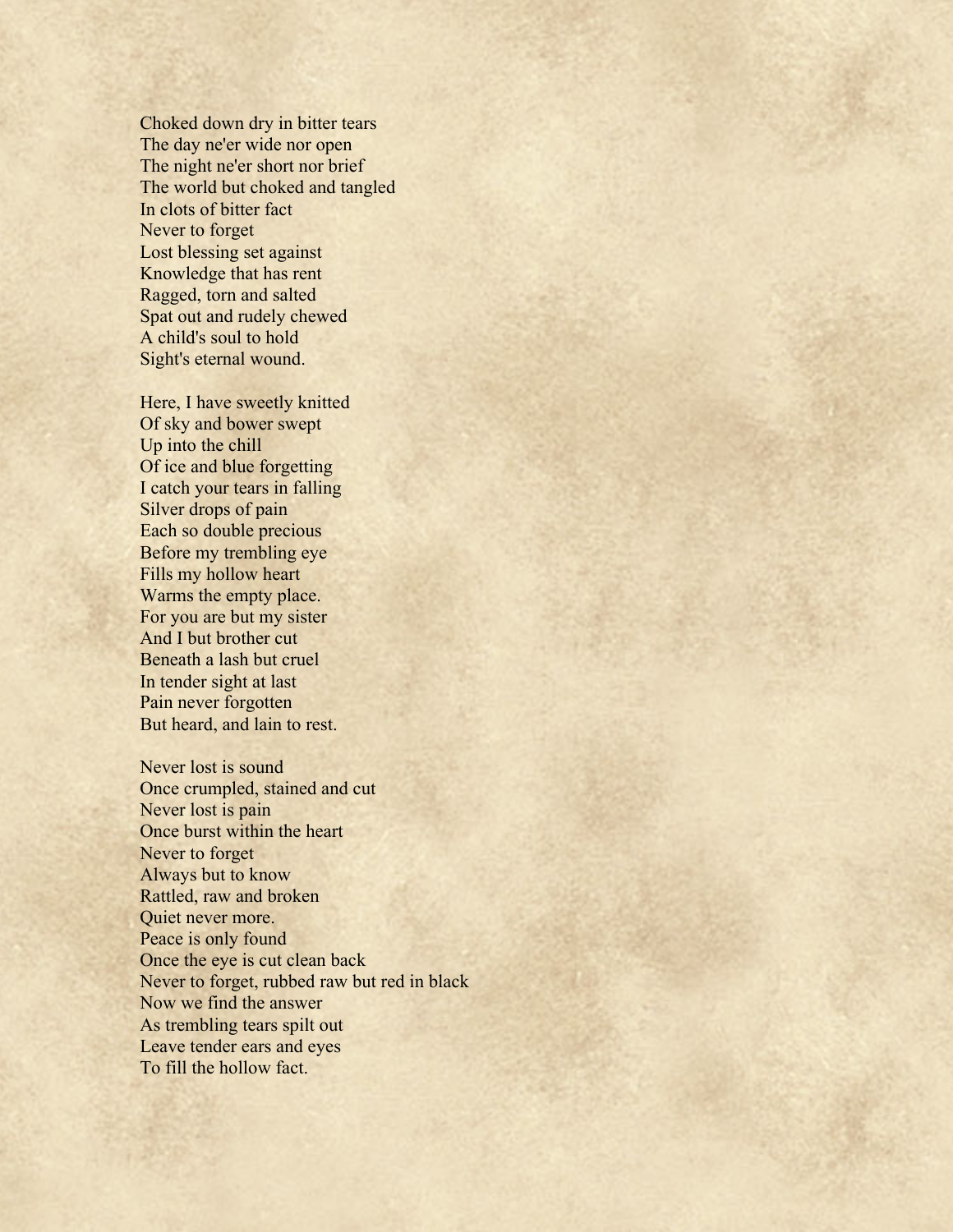Look! You—you are as I! Too tender not to know Now cleansed and shattered ––a singing vibration of pain An ecstasy most turgid Ripe and sweet with new blood So is the softest note of first dawn A symphony of sound Once nested in the ear …of a broken child.

Shattered to brightness are we! Now singing in silver sun But mirror of every tenderness Bestowed twice too late Now warm and sweet Salt and golden is the sight Of your tears …glistening in a bronze setting sun So beautiful under heaven …as Eternity's mirror.

We will never forget But spill the truth as wet drops of light Shining and pure are your tears ...Please, let me hold you You are precious for this Each tear a blessing Spilled tenderly out to nourish the sight Of pain and beauty…entwined as lovers Before my eye.

As flesh rubbed raw Finds each fold of tender breeze …and is soothed, So is the day warmed to see you. Silver drops of time Squandered and ruined, blessed and cherished So tender and sweet are you now ––my beautiful sister–– For we are lucky, you and I ––we who feel too much And so, are most alive.

Now chosen, *––but Eternity's mirror.*